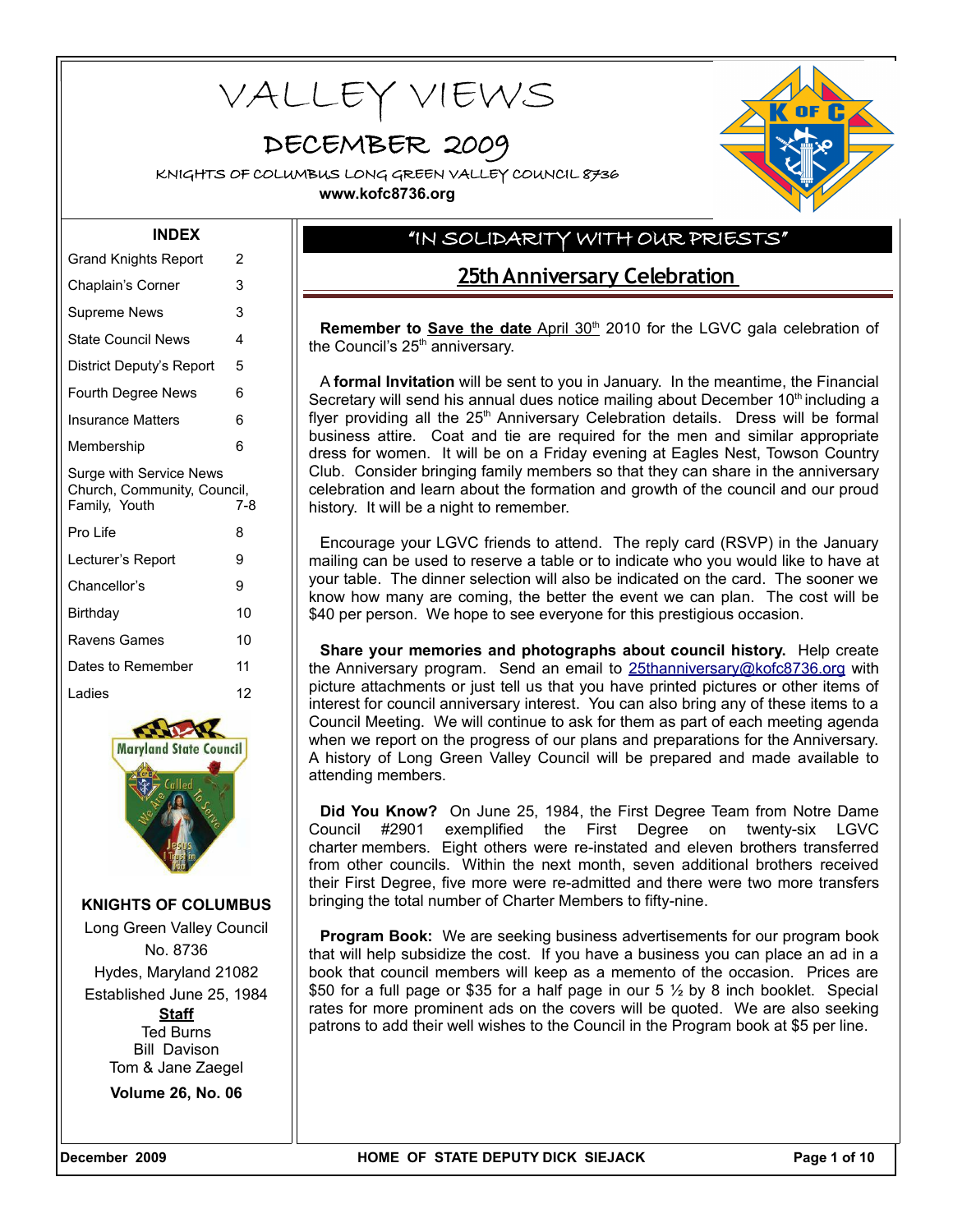# **GRAND KNIGHTS REPORT**



Dear Brothers

Congratulations to our new First Degree Team that was certified by our District deputy on November 17 after only 3 months of training and preparation. As a result, our Council was able to conduct our initial First Degree Exemplification on November 24 for 7 candidates, four

of which were from our Council. The primary team members are Paul Weber as Grand Knight; Tom Gorius, DGK; Chuck Bogdanowicz, Chancellor; Harry Pippin, F.S.; Mike Sallese, Warden; and Tom Rowan, O.G. Please let these Brothers know that you appreciate their dedication and efforts. And the best way to demonstrate our gratitude is to give them many opportunities to perform by soliciting new members for our Council. We are now poised to move quickly to induct new members after Council ratification.

Thanks to all who supported the Memorial Mass last month. Rob Vacek did a terrific job leading this activity with the dependable support of seasoned veteran Paul Weber. We are grateful that our Chaplain, Father Willie Franken, was able to conduct the mass and for his beautiful homily. We express our gratitude to the Fourth Degree Color Guard for their support as well as Brother Doug Byerly for coordinating the music ministry. And as always, our thanks to Jim Schmidt Sr. for preparing and serving the food at the reception. May we always remember our deceased Brothers, wives, and Knights Ladies, and cherish the wonderful memories of the time we had with them. May they enjoy eternal happiness with our Lord and Savior.

Thanks to the leadership of Ray Dietz, we were able to sign up 70 blood donors for our recently completed Red Cross Blood Drive. As a result of his efforts and those of his team of callers, we were able to collect 52 units of blood. Thanks also to the Brothers who helped out on the day of the Drive. Great job Ray for your first-time management of this project.

As I prepare this article, Brother John Mayni is deep into the acquisition and distribution of the food for the Thanksgiving Food Project. As always John has done a terrific job with this major program. And we are grateful for the generous donations from our Council Brothers, St. John the Evangelist Parish, and many others in our community. Many thanks also to those who helped John to pick up the food and distribute it over a 4 day period.

Janie and I hope that our entire Council Family had a wonderful and joyous Thanksgiving holiday. We have so much to be grateful for at this time of year. And all are to be commended for the numerous charitable program efforts and donations of our Council through the year. I am so pleased to represent such a generous and loving Brotherhood.

And now the Christmas season is upon us. I solicit your support and continued generosity for the numerous projects in December. These projects are detailed further on in the news letter. Please join in and help out wherever and whenever you can. And I especially hope to see many of you at our Christmas Party at MaGerks Pub.

On behalf of myself and Janie, as well as your entire Leadership Team, we wish you and your families the most blessed and joyous Christmas ever, and a fantastic New Year. We pray for you good health, or the return to it, and much happiness in the days ahead.

MERRY CHRISTMAS!! And always remember to stay faithful and be greatful.

Tom Zaegel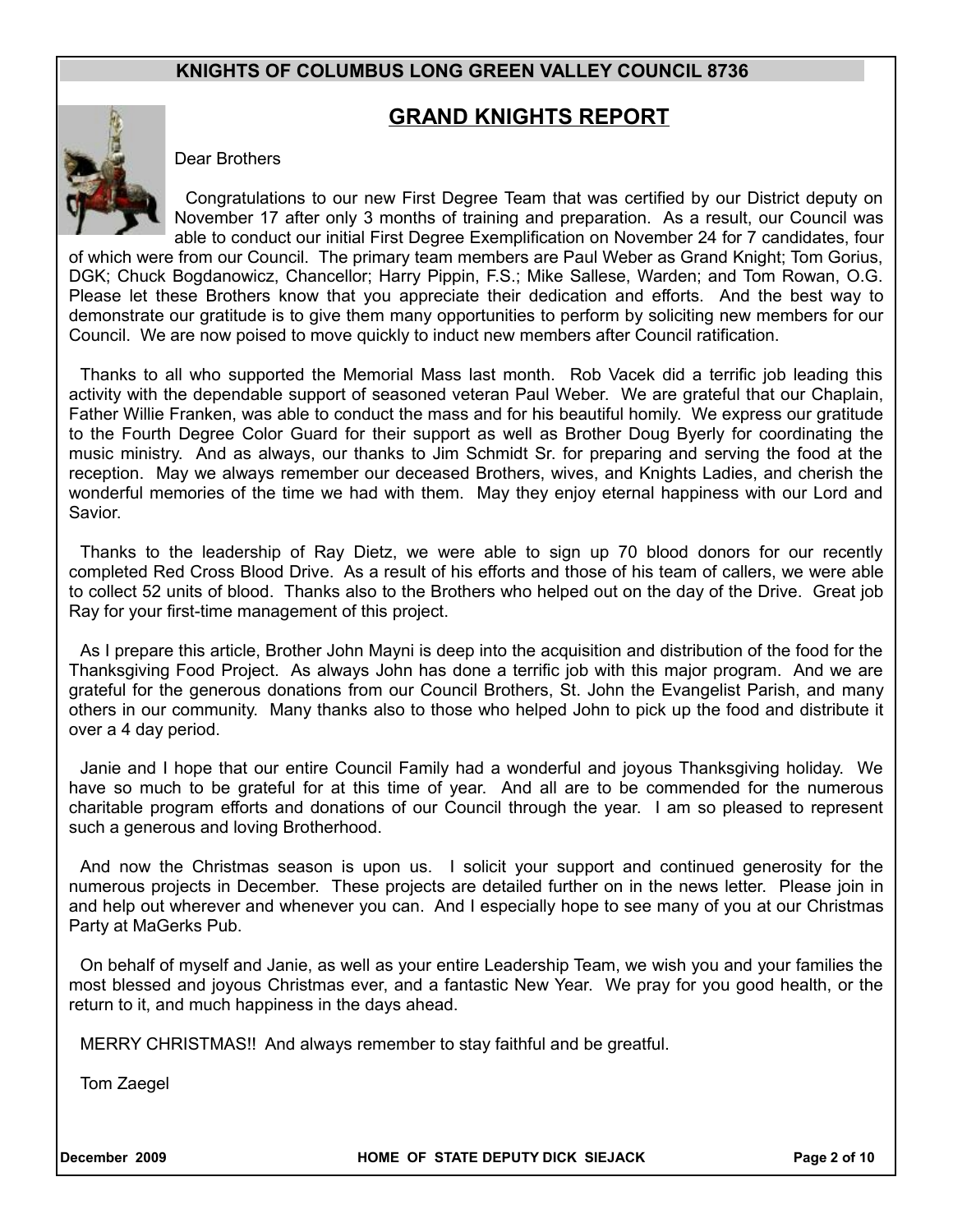## **CHAPLAIN'S REPORT**

**Fr. Willie Franken; 410-592-6206; [WFranken@archbalt.org](mailto:WFranken@archbalt.org)**

Dear Brother Knights,

December is here and it is a time of cheer. Another year draws to a close and it ends with Advent and Christmas. While Christmas music has already been heard on the radio and other places, it is not yet Christmas for us as Christians. The season of Advent begins this month, and it is time associated with "waiting." What are we waiting for? We wait for that day when Christ will come again in glory. Advent is also a time of preparation. A custom of Advent is the Advent wreath made up of evergreens and four candles. Each week a candle is lit to show that the light has broken through the darkness. It is a time of joy.

Advent prepares us for the wonderful feast of Christmas as we celebrate the birth of Jesus. Our God takes on a human form and is born to save us. Jesus is God's gift to us, and we practice the custom of giving Christmas gifts to one another. Christmas is a time of joy and a time for families to come together. As we recall the first Christmas, may we pray for peace in our homes, our communities, our country, and our world.

I wish you and your families a blessed and Merry Christmas. Fr. Willie

# **SUPREME COUNCIL NEWS**

### **Christian roots are the key to true freedom.**

Pope Benedict XVI has long made clear that Christianity does not believe in political messiahs. Recently, he reminded us that only faith in the true Messiah – Jesus Christ –can allow us to influence politics in a profoundly ethical way. His words in September in the Czech Republic – a country celebrating 20 years since the fall of communism – have important implications for all of Europe, for the Philippines and for the American continent, places whose history is inseparable from Christianity.

Speaking there at an ecumenical meeting, the pope noted, "As Europe listens to the story of Christianity, she hears her own. Her notions of justice, freedom and social responsibility, together with the cultural and legal institutions established to preserve these ideas and hand them on to future generations, are shaped by her Christian inheritance."

Moreover, Pope Benedict explained, Christianity must not be limited to the margins of society. Religious liberty must be protected, and Christianity must have a voice in the public arena, in shaping the conscience of the continent and in bringing moral consensus.

He said, "I wish to underline the irreplaceable role of Christianity for the formation of the conscience of each generation and the promotion of a basic ethical consensus that serves every person who calls this continent 'home'!" What Pope Benedict said about Europe holds equally true for the Philippines and the Americas. Christians must bring the truth of their faith to bear on the formation of their nations' consciences.

The same day the pope spoke in Prague about religion and ethics in the public square, a symposium on religious liberty sponsored by the Knights of Columbus was held in Mexico City. It discussed the history – and future – of religious freedom in the American hemisphere.

In the Americas, as in Europe and the Philippines, the entire history is one of "baptized Christians." Christians founded each country in America, and, equally important, each country has a strong Catholic tradition.

Indeed, from the days of Bishop Juan de Zumárraga – the first bishop of Mexico – to the important work for religious freedom in the United States carried out by Bishop John Carroll, our predecessors in the Knights of Columbus and

**December 2009 HOME OF STATE DEPUTY DICK SIEJACK Page 3 of 10**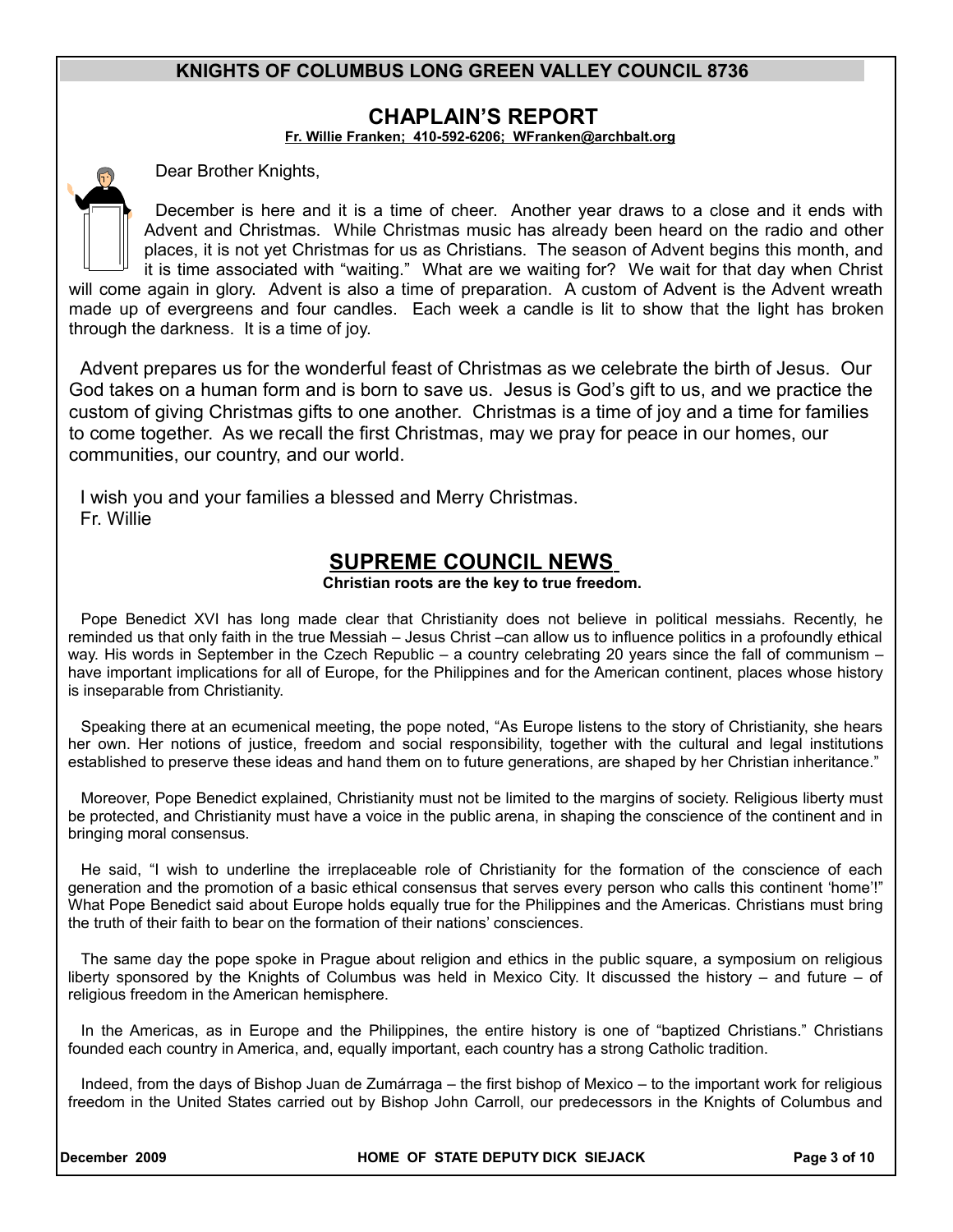countless others, the Americas have been an important place for debates over conscience and religious liberty.

In the past century, the Catholic Church has been a witness to conscience, whether the issue was civil rights, religious liberty or the right to life. So, what should the future of politics look like?

We should start by considering how Catholic social teaching can inform the entirety of our political platforms. There must be space for Christianity in the "political ethics" of the state.

Long before there was a "left wing" or a "right wing," there was the Gospel, and long after these political labels have faded into oblivion, the Gospel will remain. As people of faith, we all have the responsibility of protecting the Gospel from manipulation by any political philosophy – including our own.

Pope Benedict is calling us to continue what French philosopher Jacques Maritain called the "evangelization of the secular conscience" by applying "faith respectfully yet decisively in the public arena, in the expectation that social norms and policies be informed by the desire to live by the truth that sets every man and woman free" (cf. 4*Caritas in Veritate*, 9).

Our task as Knights is to continue this evangelization of conscience and to work for the protection of religious freedom. In step with Pope Benedict and his predecessors, we embrace these responsibilities.

### **Vivat Jesus!**

# **STATE REPORT**

### **KNIGHTS OF COLUMBUS LICENSE PLATES**

A member recently asked me whether he could still purchase Knights Of Columbus License *Plates*. I was taken back by the question, but then again, it has been awhile since we talked about these beautiful plates.



YES...That's the answer to the question. Members can still purchase Knights of Columbus License Plates.

FROM WHOM...These plates can Only be purchased through the Maryland State Council. To do so, you must obtain an application from either your Financial Secretary or the State Chairman. Plates may be purchased by members, wives, family members and widows of members. Plates can be used on class A Automobiles, class E Trucks and class M Multi-purpose vehicles. The cost *d* these plates is \$35 per set and checks should be made payable to the Maryland State Council.

Your application will be processed and any remaining time on your present plates will be transferred to your new K of C plates. New K of C platesare mailed directly to the member. Checks, membership approval and applications should be forwarded to:

Glenn L Wilmer, Coordinat or Vehicle license Plate Program 2305 Cloverdale Drive, Fallston, MD 21047, Questions? Call Glenn at (410) 879-0916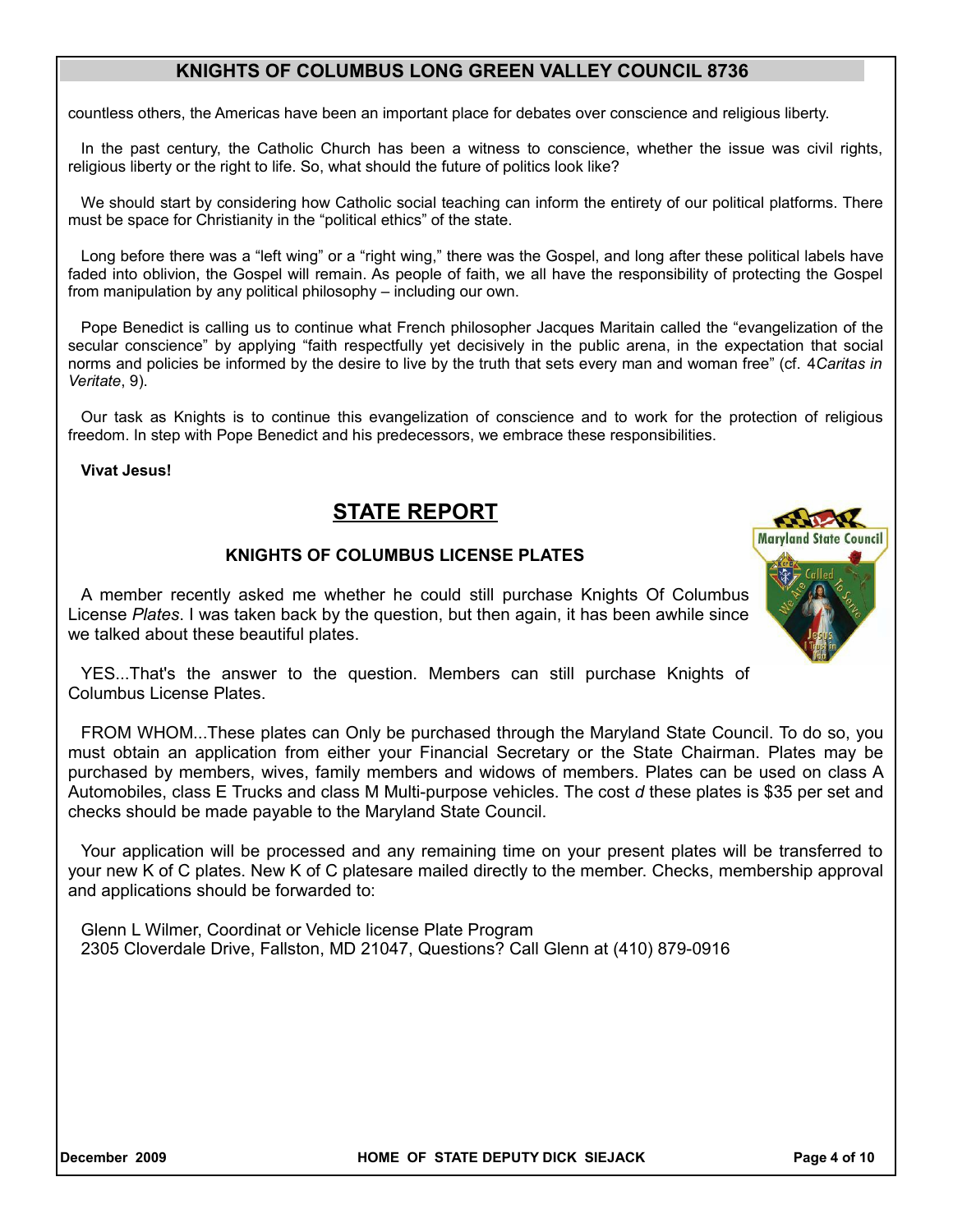| <b>DISTRICT DEPUTY REPORT</b><br>Every Council a Star Council |                              |                                  |                                      |                                                           |  |
|---------------------------------------------------------------|------------------------------|----------------------------------|--------------------------------------|-----------------------------------------------------------|--|
| Co<br>uncil No                                                | <b>New</b><br><b>Members</b> | <b>Dropped</b><br><b>Members</b> | <b>Net</b><br>Membership<br>Increase | ONLINE REPORT AS OF 11/16/09<br>Net Insurance<br>Increase |  |
| 8736                                                          | 3                            | 0                                | 3                                    | 3                                                         |  |
| 9815                                                          | 1                            | 0                                | 1                                    | 1                                                         |  |
| 10100                                                         | <sup>0</sup>                 | 0                                | 0                                    | 0                                                         |  |
| 11372                                                         | 3                            | 0                                | 3                                    | 2                                                         |  |
| <b>District Total</b>                                         | 7                            | ი                                | 7                                    | 6                                                         |  |

Star District Goals 30 New Members; 11 Insurance Members

**On Behalf of Anne, Charlotte, Norm & myself we wish you and your families a very Merry Christmas and a Blessed and prosperous New Year.** We ask that as you travel and/or celebrate this festive time of the year that you do so carefully, safely and with Our Lord and your Guardian Angels at your side.

As you can see by the numbers above at the  $\frac{1}{2}$  way point of the year the District has reached only 23% of its membership goal which is well short of where we should be at this time of the year. While I am aware we will be bringing in several new members before year's end; I also know we will be suspending several brothers keeping the net result where it is now. Much better news regarding the district insurance goal it is at 55%. Ironically the goal numbers are reversed from last year Members 62% Insurance 9% meaning that if we put forth a very strong effort on membership like we did on insurance last year we can achieve STAR DISTRICT for a 2<sup>nd</sup> consecutive year. Wouldn't that be great!!!! What a fantastic way to have our brother State Deputy Dick Siejack leave office with his home District as a STAR DISTRICT 2 years in a row.

Congratulations to Long Green Valley Council 8736 as after several months of hard work they now have a certified 1<sup>st</sup> degree team. There will be a 2<sup>nd</sup> degree at Fr. Maurice Wolfe Council on December 3<sup>rd</sup>. Candidates should be at Kilduff Hall by 7:30 PM. Please call Mike Novak the Financial Secretary of 11372 and tell him how many candidates you will be bringing so they may properly prepare for them. There is a 3<sup>rd</sup> Degree December 11<sup>th</sup> at Havre De Grace Council, There is a 3<sup>rd</sup> degree on January 23<sup>rd</sup> at Dundalk Council and March 19<sup>th</sup> at Cardinal Gibbons Council. These are the only  $3<sup>rd</sup>$  degrees in our area the remainder of the fraternal year; please take full advantage of them. Since these are all our of our District, please make sure your Council gets the DD Authorization for each  $3<sup>rd</sup>$  degree.

Finally, Congratulations to Councils 9815 and 10100 for their participation in the District soccer shoot-out on November  $1^{st}$ , each council has representatives eligible to participate in the State finals on November  $14^{\text{th}}$ .

Jesus I trust in you!!!! Brian O'Connor, District Deputy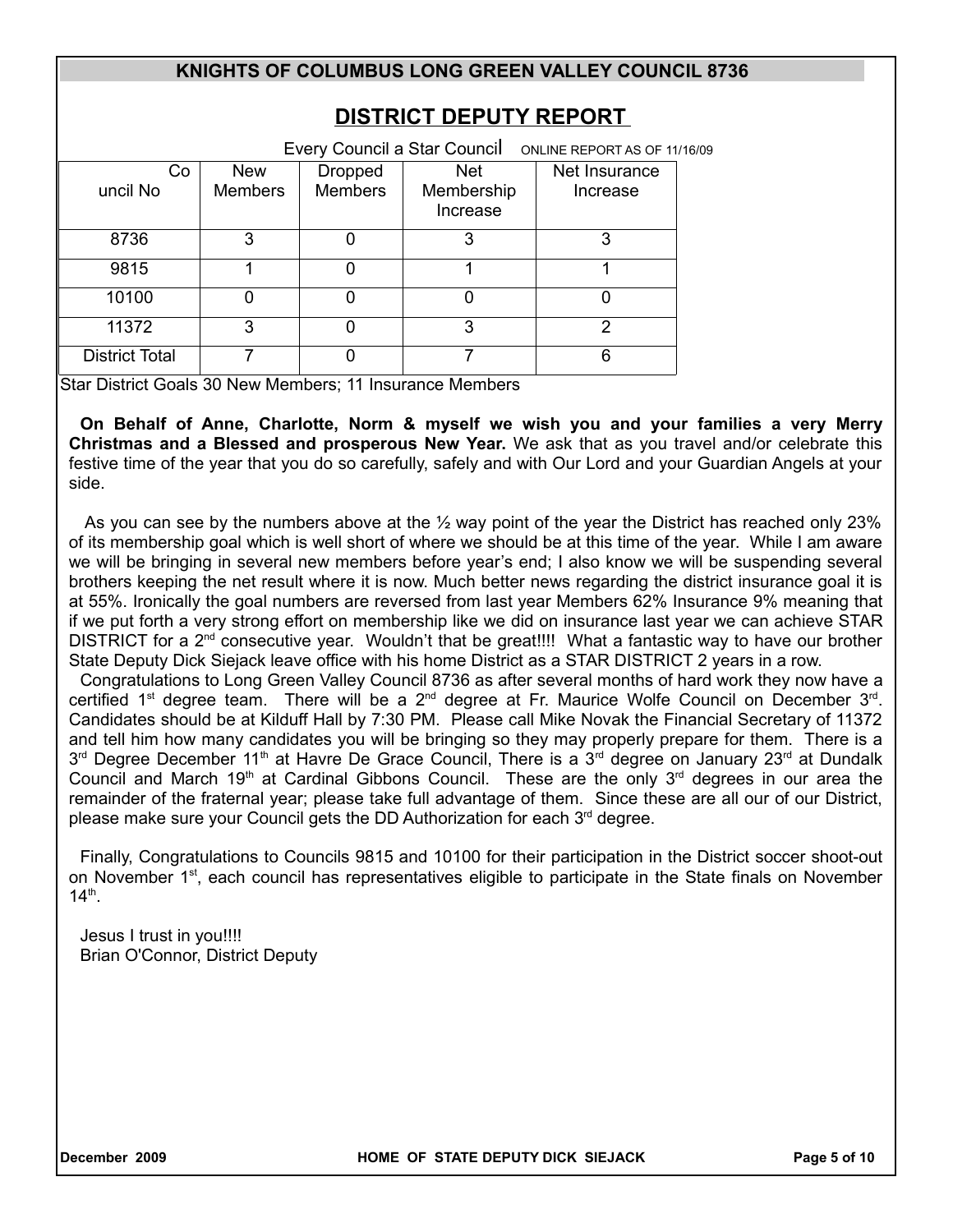# **FOURTH DEGREE NEWS**

Archbishop John Carroll Assembly 2378; Faithful Navigator Leonard Windsor

Our next meeting will be Dec. 17, 2009 8:00 PM at Long Green Valley Council home. We have over 200 members in this assembly, yet we are only seeing 20 to 25 members at a meeting. Hopefully we will see an increase this next half of my term. If you are in need of a ride to a meeting please let your council know. Perhaps someone can give you a ride.

To all my brother knights every where, Please remember our military no Matter where they are stationed.

Merry Christmas to all, from my wife Joyce and myself, Len Windsor Sr., Faithful Navigator

# **INSURANCE MATTERS**

#### **Jerry Henderson (410)825-0004), gerald.henderson@kofc.org** "*I Already have Insurance at Work"*

Many jobs offer some form of group term life insurance. Often, this insurance is an employee benefit provided at no charge, or for a small co-pay. Knowing that this coverage exists may convince someone that he doesn't need to discuss personally owned life insurance with a professional agent. That would be a mistake.

Most forms of group life insurance are limited in amount. That amount may be tied to salary or some other benchmark, but often there is a cap. That cap may be dangerously low for your family's needs should you die. In fact, in the absence of a detailed needs analysis (which I'd be happy to provide free of charge), any employer-provided coverage may be completely unrelated to needs at death. In addition, the amount of group insurance offered is almost always reduced – and sometimes dramatically – when you retire.

Especially today, there is a very real possibility that you could change employers or lose your job … or that your benefits could be reduced. In either case you could one day find yourself without coverage. If your health has changed in the meantime, you might also find yourself unable to secure individual protection.

While group life helps, it does not replace the need for privately owned life insurance. I'll be happy to meet with you and provide a free, custom-tailored needs analysis so that you'll know exactly where you stand.

# **MEMBERSHIP CHAIRMAN**

### **Jim Schmidt, Sr, PGK; 410-592-8891; snstrngjim@msn.com**

We welcome into our Council Keith Kruse, Gregory Monnier, Thomas Wojcik, and Ronald Rider who were inducted into our Order during the First Degree Exemplification Ceremony by our own First Degree Team. This was the Team's first ceremony after being certified recently. Congratulations to the new members and the First Degree Team.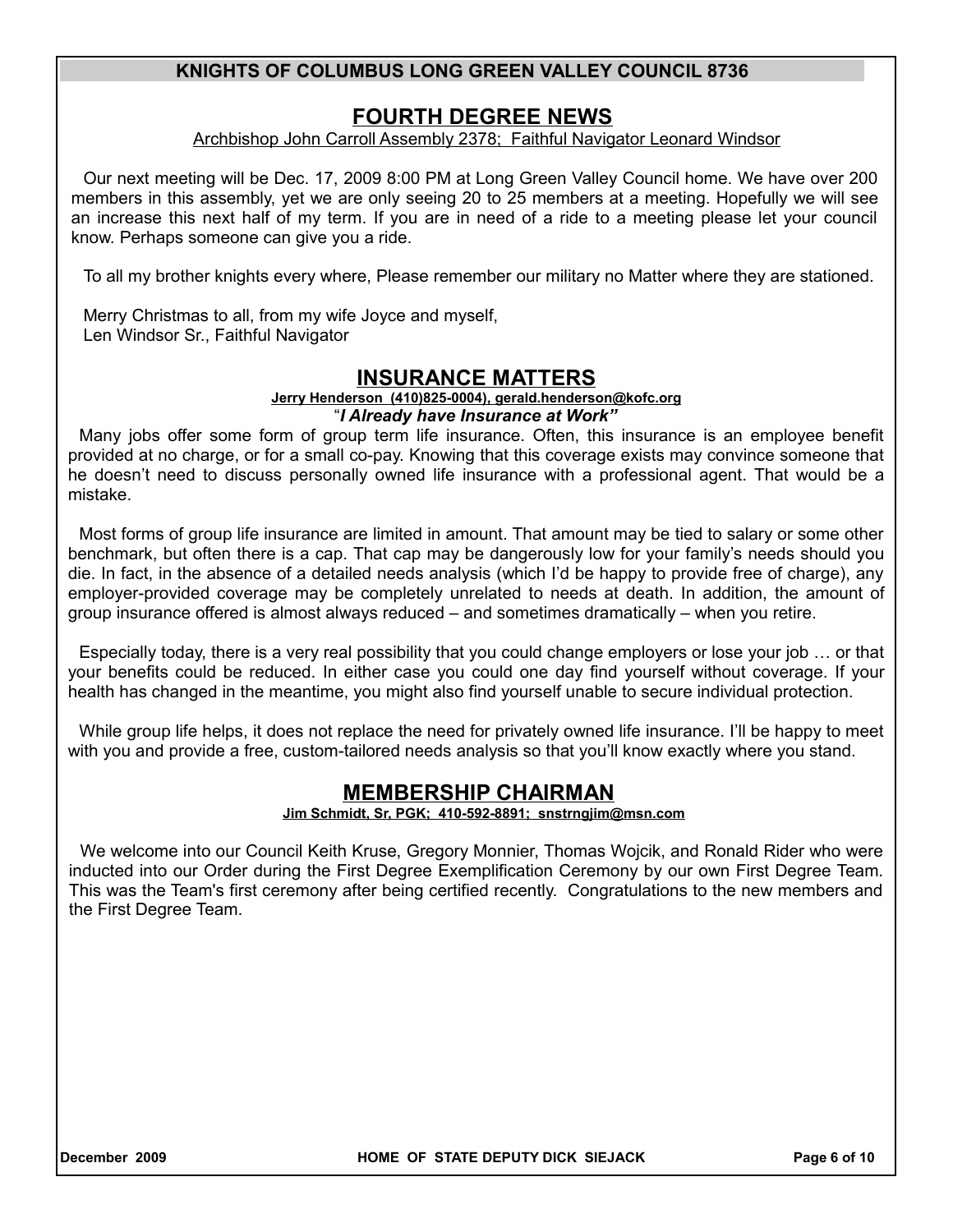# **CHURCH ACTIVITIES**

### **Randy Keiser; [mostincorporated@yahoo.com](mailto:mostincorporated@yahoo.com) 410-491-6407**

The Memorial Mass on Friday was a beautiful service with readings performed by Paul Weber and Rob Vacek. Refreshments were provided at the Knights Hall by Jim Schmidt Sr. The Color Guard was out in full regalia, manned by John Caine, Carroll McComas, Bill Siebert and others.

On Saturday the church had its fall clean up and in spite of the weather, it was well attended. Many families with young adults participated. I had the pleasure of working with a 9th grader by the name of Emma Manchester who was fulfilling her community service hours for her up coming Confirmation. I must say the effort put forth from the young folks was outstanding. The Knights in attendance were Jim Schmidt Sr., Eric Schmacher, Ray Dietz, Chris Phillips and there may have been others that I did not see due to the amount of people working in so many different area's.

Once again, we will be conducting the "Lighting the Nativity Scene" ceremony in front of the Crèche on Sunday, November 20 at 5:30PM. Then there will be a procession into the church for the annual Christmas Concert by the several choirs of St. Johns Church. We will support the refreshments, etc. in the church hall after the concert.

On Christmas Eve, we will be parking cars at the 4PM Mass. We need your help if you have a couple of free hours starting at 2PM, Dec. 24.

The fifth Sunday Mass was well attended on Nov. 29 at 9AM. Several couples gathered with Father Willie at the council hall afterwards for coffee, juice and donuts.

# **COMMUNITY ACTIVITIES**

 **Mike Naumann 410-592-4884 mike.n@pioneernetwork.com**



PGK George Landefeld chaired a successful Tootsie Roll Fundraising Drive for people with intellectual disabilities. In September and October we collected over \$2500 by handing out Tootsie Rolls at the Jacksonville

Safeway and Giant Food in Hunt Valley. Proceeds were also received from Saint John's parishioners after Masses on November 7 and 8th, and from individuals who took a 50 roll package to work We designated Camp Glow, Gallagher Services, and the Maryland Special Olympics as the charities to benefit from these fundraising and community awareness efforts.

I would like to thank George and all brother Knights who assisted with the campaign this year. Also special thanks to the Knights and spouses who sold them on their own.

# **COUNCIL ACTIVITIES**

We had our usual Fifth Sunday Mass Celebration on Nov. 29 with one change and that was to attend the 9AM Mass, not the usual 7:30AM Mass as an attempt to increase the attendance. We had a good turnout and several couples met with Fr. Willie, who joined us for donuts and coffee afterward in the Council Home.

Our Christmas dinner and party will be held at **MaGerks Pub in Bel Air on Sunday, December 13 at 5PM.** There will be a cocktail hour and buffet dinner. The price will be \$20 - \$25 per person. Details and menu are being finalized at this time. Final plans and cost will be sent via e-mail and web site postings, and will also be provided at the meeting on December 8. We hope to see many there to share in the festive holiday cheer. Contact Tom Rowan for information at 443-299-6143.

**December 2009 HOME OF STATE DEPUTY DICK SIEJACK Page 7 of 10**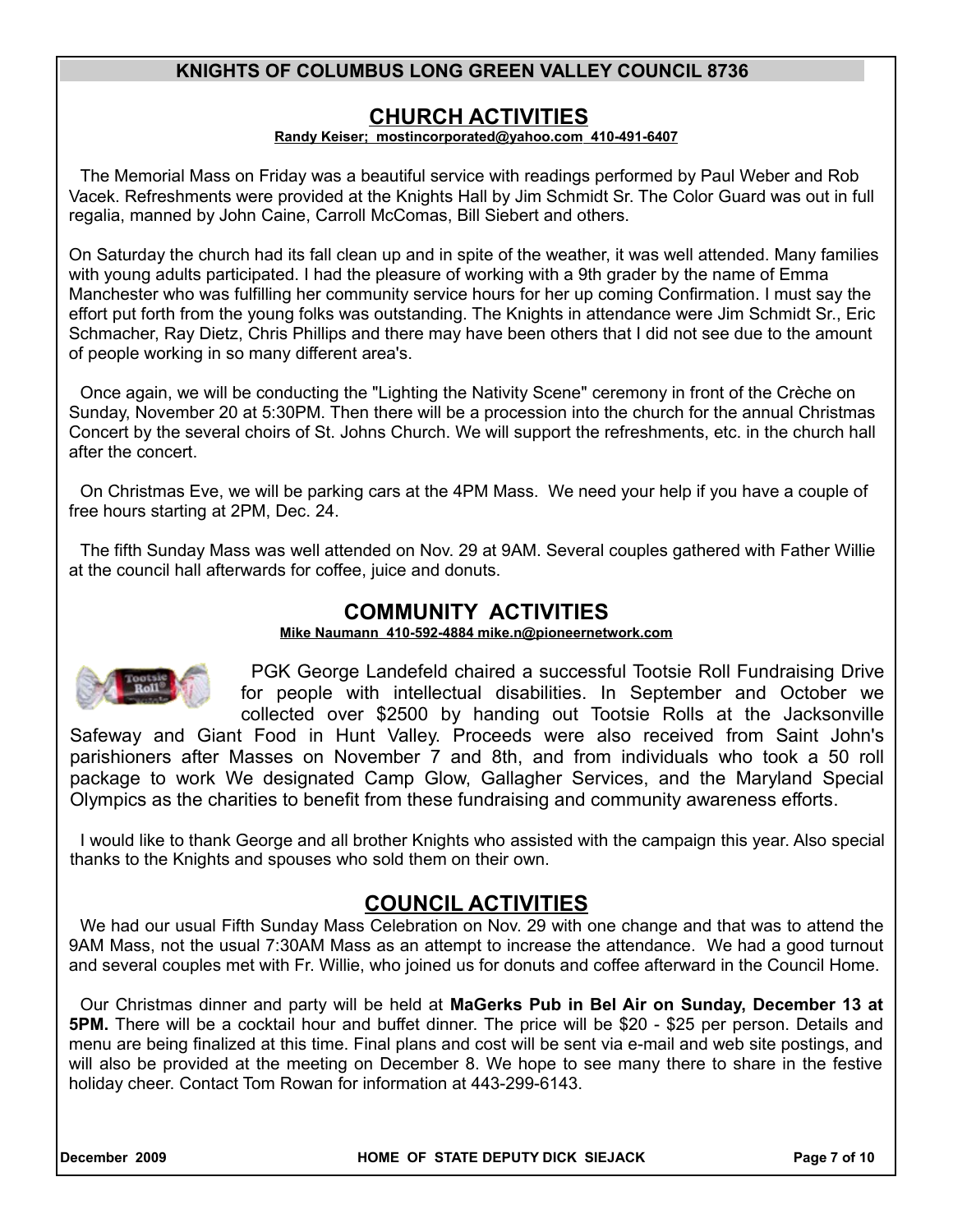# **FAMILY ACTIVITIES**

On Saturday, December 5, will be the annual Breakfast with Santa in the church hall. Once again the Knights will be doing our Santa Knightline. We need a few volunteers to run a table at the breakfast and sign up people for our "Santas" to call back. We get the child's name and some things they might want for Christmas and the best time to call the child. We needa few poeple to make those calls as well. If you can help please let myself or GK Tom Zaegal know.

# **YOUTH ACTIVITIES**

### **Chris Phillips – Director 410-592-5337 or email at chris.phillips@emerson.com.**

### **Keep Christ In Christmas Poster**

The Knights are sponsoring a poster contest for the children of St. John's. We will start the contest in mid-November, with judging needed to be completed in early December to be eligible for State Awards. This year we have opened up competition to the school and the religious education (CCD) group. Look for our announcement in the church bulletin.The awards will be presented this year at the School Christmas Performance on December 17 at 7PM.

Last year's participation had about 50 posters entered. Awards were given for grades 1-3, 4-6, and 7-8. Each grade level received cash prizes for 1<sup>st</sup>, 2<sup>nd</sup>, and 3<sup>rd</sup> place. We awarded the prizes in the church during the school's Christmas performance practice, and had some very excited children. All were very grateful to the Knights for conducting the contest – especially the ones who received checks.

This is also a great way for the Knights to be visible in our community. Parents and relatives are in attendance, and Mrs. Delcher expresses the great relationship between the school and our Council.

## **Basketball Free Throw Contest**

I have finally found a contact for the Basketball Free Throw Contest. He is running basketball programs for the Kingsville Recreation League. I could use some help to run the contest in mid to late January, so please check your calendars. This event takes a couple hours of preparation, and maybe 2 hours the day of the event.

## **PRO LIFE**

### **Ed Gibbons PGibb1@aol.com 410-592-2750**

The Pro-Life Committee is presently trying to initiate a Pro-Life group within the parish. Chris Deaver, Director of Adult Faith Formation, the parish Pro-Life Chairman, is helping us to look for volunteers. We are also investigating the possibility of showing a Pro-Life DVD, sponsored by Maryland Right to Life, at the spaghetti dinner to be held on Jan. 16th at 6pm in the Church Hall.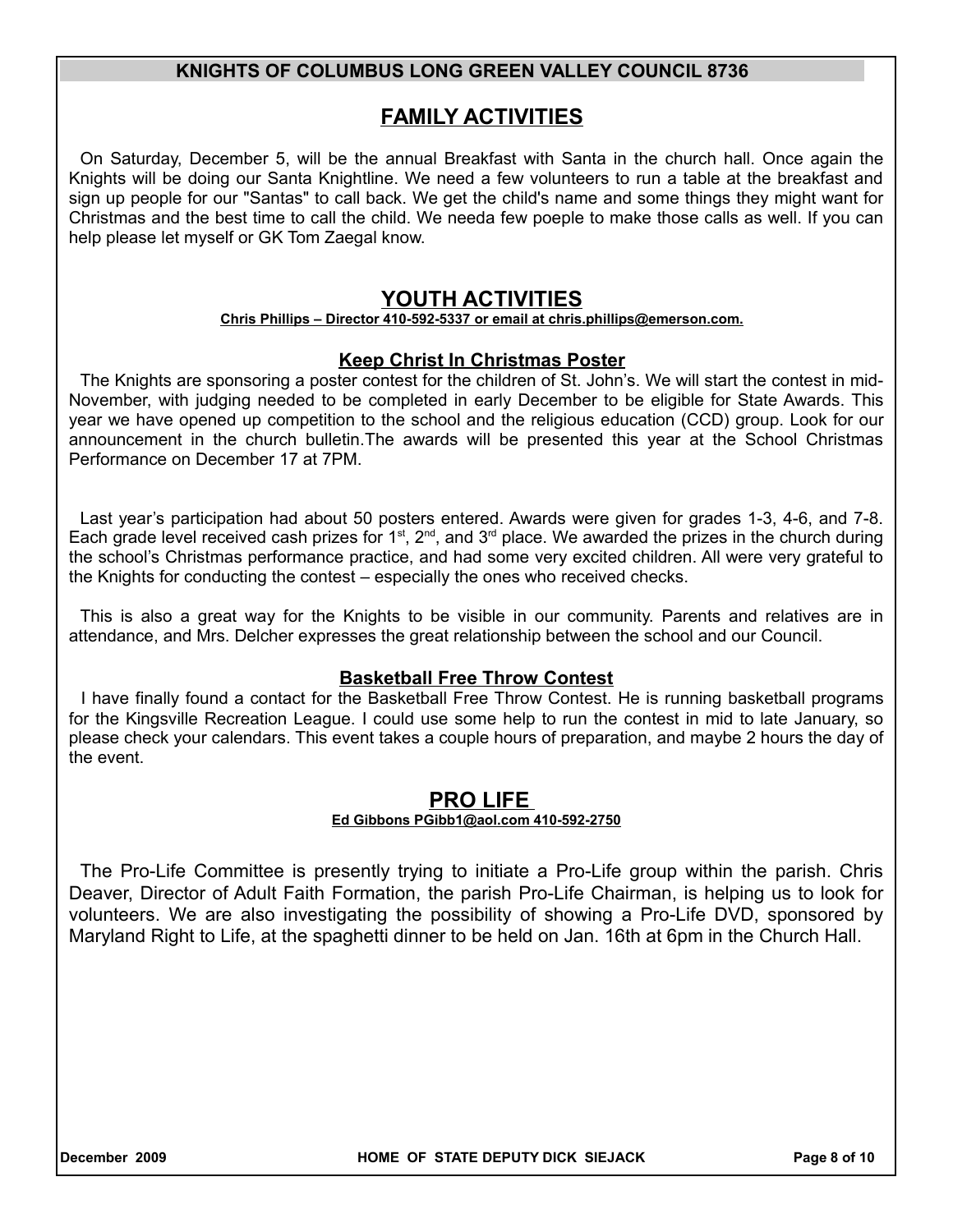# **LECTURER'S REPORT**

### **Joe Wenderoth, (410) 491-5918, email lecturer@kofc8736.org**

The November Lecturer program was devoted to a discussion of stem cell research by Chris Deaver. Chris has done some research on the topic as it relates to the teaching of our faith. This is a topic of much interest with regard to personal values and medical ethics.

If we have a December Social Meeting (December  $22<sup>nd</sup>$ ), the Lecturer Program will be a Christmas related program followed by informal social activities. As always, please advise me of any requests that you may have for Lecturer Programs.

Last puzzle answer to the "O no" question is "Opossum". It is a word which is shortened without changing its meaning by deleting the initial O. Sadly there was no winning answer submitted.

The puzzle for December follows. You can email (preferred) or snail mail answers to the Lecturer. The Knight's Ladies are also invited to compete as usual this month. The Knight's Ladies responses have been lagging lately and the men are beginning to dominate (unlike their role at home).

**December Puzzle.** Downsizing – From what word can you drop the last four letters without affecting the pronunciation? Hint: Don't line up with this answer.

Good Luck.

# **CHANCELLOR'S REPORT**

### **Bob McGraw, Work 410-887-1828, Cell/Text 443-299-7732, E-mail rsmcgraw@verizon.net**

Feel free to contact me if you know of any brother or family member that is in need of prayers. Please continue to pray for the following:

### **Brothers:**

Marland Carlson - Brother Carlson is currently residing at Quail Run Assisted Living located at 9900 Walther Blvd 21234. He would welcome anyone who would like to visit him.

Joe Owens Jim Cross George Thuman Jr. Pop Stritzinger Msgr. John Collopy Former Chaplin and Pastor Fr. Leo Tittler

### **Relations:**

Mary Jane Zaegel, Wife of Brother Tom Zaegel Jerry Rowan, Uncle of Brother Thomas Rowan Carolyn Thuman, Wife of Brother George Thuman Kevin Landefeld, Son of Brother George Landefeld William Snowden, Brother in Law of Brother Charles Valle Hank McGraw, Father of Brother Robert McGraw Marie Vacek, Grandmother of Brother Robert Vacek

### **Deceased**

Bother Knight William Mester

**December 2009 HOME OF STATE DEPUTY DICK SIEJACK Page 9 of 10**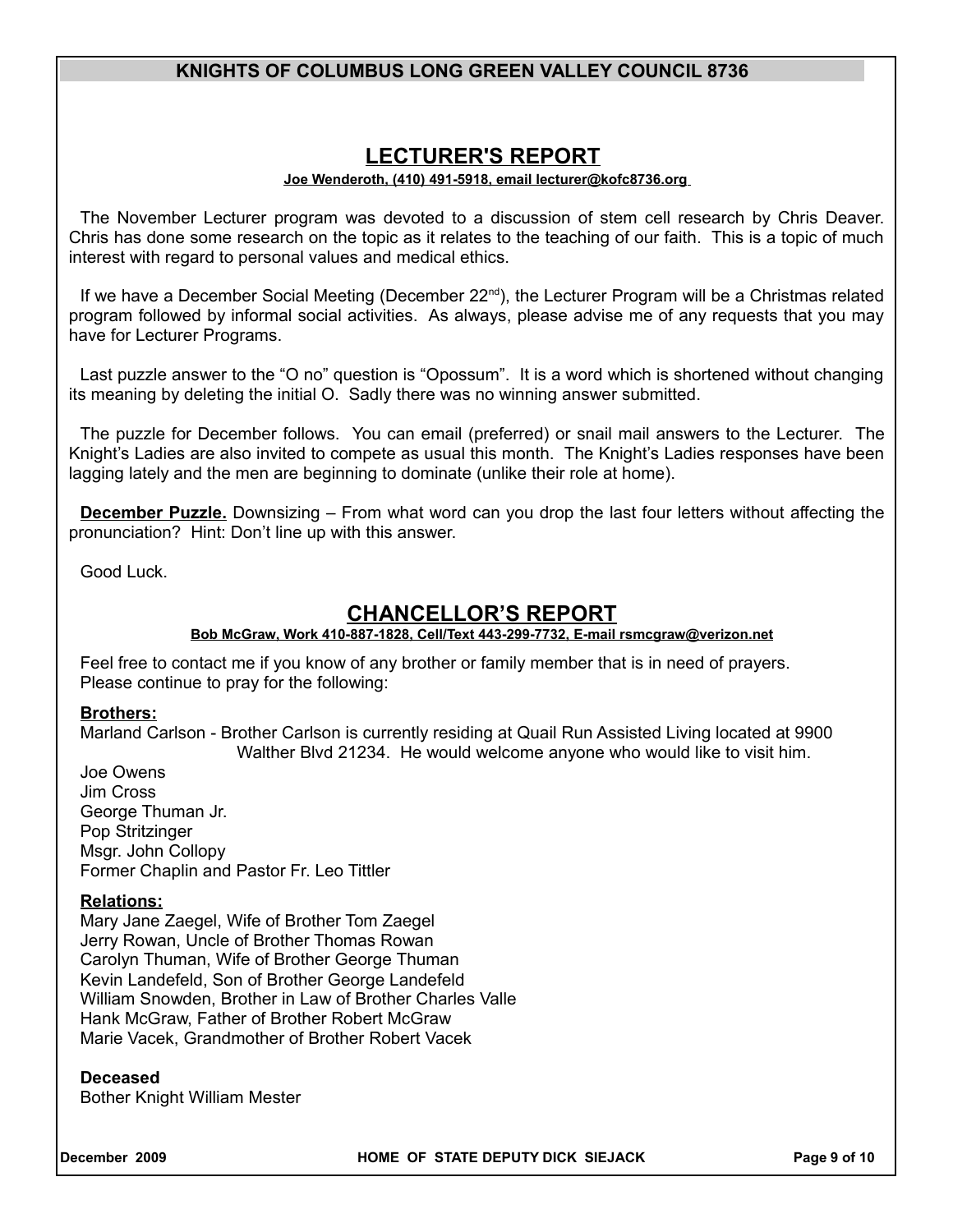*NOTE: We have no system of routinely identifying those people whose health has improved to the point that they no longer need to be on the prayer list. Consequently, at the end of each quarter, we will delete all names that have been on the list for three or more months. Anyone with a request should contact the Chancellor, Bob McGraw, at either of the above addresses and they will be listed/reinstated on the prayer list.*

## **DECEMBER BIRTHDAYS**

| <b>Francis Henninger</b>  | 4                 | Larry Polk               | 4  |
|---------------------------|-------------------|--------------------------|----|
| Jack Murphy               | 6                 | <b>Chuck Bogdanowicz</b> |    |
| <b>Bob Black</b>          | 10 <sup>°</sup>   | Ron Carr, Jr.            | 12 |
| Mike Lynch                | $12 \overline{ }$ | Jim Ulman                | 14 |
| Lou Smith                 | 14                | Gary Bowers, II          | 16 |
| Gary Terrinoni            | 16                | Joe Wenderoth            | 16 |
| Sal Bollino               | 17                | John Stansfield          | 17 |
| <b>George FitzPatrick</b> | 21                | <b>Mike Sawyer</b>       | 23 |
| Paul Crowe                | 24                | Ron Carr, Sr.            | 26 |
| <b>Chuck Daley</b>        | 30                | Rev. David Kruse         | 30 |

# **RAVENS GAMES**

For all the games that start at 1:00 pm we must be there by 10:00 am. Parking is free on the lot behind the old Montgomery Wards building. If you go down Washington Blvd. go past the railroad tracks and there is an enclosed lot for you to park. It's free; the shuttle will take you to the stadium; and after the game, it will take you back.

Please phone or email me if you can help. Thank you. Jim Schmidt Sr. 410-592-8891; snstrngjim@msn.com

The schedule for the Ravens is:

12 /13 1:00 pm Lions 12 /20 1:00 pm Bears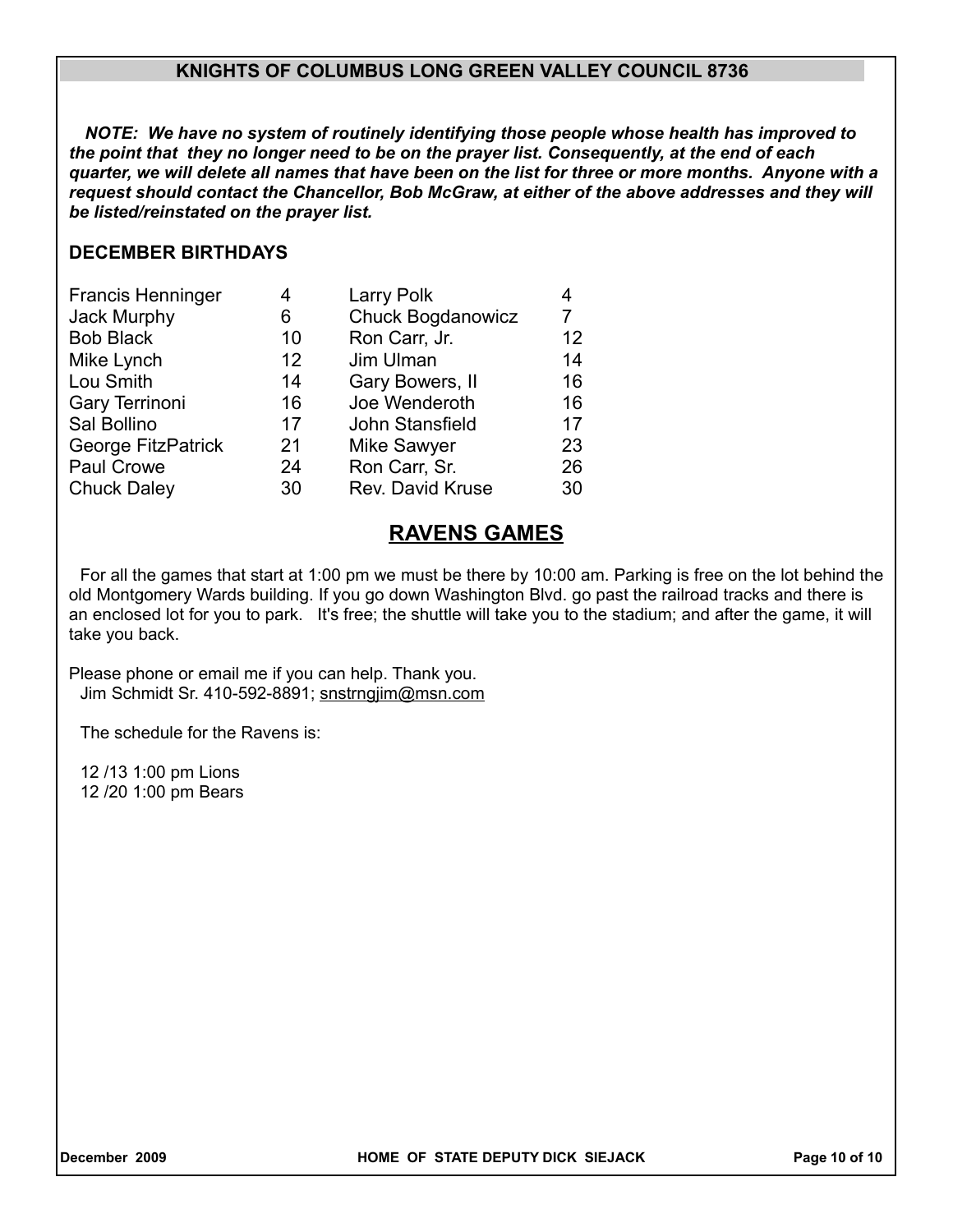| <b>DATES TO REMEMBER</b>                                                               |                                                                                                                                       |                                                                                                                                                          |                                                                                                                                                                                                                                                                                                                                                                                                        |                                                                                                                                                                                                                                                                                                    |  |  |  |
|----------------------------------------------------------------------------------------|---------------------------------------------------------------------------------------------------------------------------------------|----------------------------------------------------------------------------------------------------------------------------------------------------------|--------------------------------------------------------------------------------------------------------------------------------------------------------------------------------------------------------------------------------------------------------------------------------------------------------------------------------------------------------------------------------------------------------|----------------------------------------------------------------------------------------------------------------------------------------------------------------------------------------------------------------------------------------------------------------------------------------------------|--|--|--|
| <b>DATE</b>                                                                            | <b>DAY</b>                                                                                                                            | <b>TIME</b>                                                                                                                                              | <b>ACTIVITY</b>                                                                                                                                                                                                                                                                                                                                                                                        | <b>LOCATION</b>                                                                                                                                                                                                                                                                                    |  |  |  |
| <b>DECEMBER</b>                                                                        |                                                                                                                                       |                                                                                                                                                          |                                                                                                                                                                                                                                                                                                                                                                                                        |                                                                                                                                                                                                                                                                                                    |  |  |  |
| 01<br>03<br>05<br>07<br>08<br>10<br>11<br>13<br>13<br>17<br>20<br>20<br>22<br>24<br>25 | Tues.<br><b>Thurs</b><br>Sat.<br>Mon.<br>Tues.<br>Thurs.<br>Fri.<br>Sun.<br>Sun.<br>Thurs.<br>Sun.<br>Sun.<br>Tues.<br>Thurs.<br>Fri. | 7:00 PM<br>7:00 PM<br>8:00 AM<br>9:00 AM<br>8:00 PM<br>8:00 PM<br>7:00 PM<br>10:00 AM<br>5:00 PM<br>8:00 PM<br>10:00 AM<br>5:30 PM<br>8:00 PM<br>2:00 PM | <b>Knights Ladies</b><br><b>Officers Meeting</b><br><b>Breakfast With Santa</b><br>State Day of Recollection<br><b>Business Meeting</b><br><b>BCGK Meeting</b><br><b>Third Degree Exemplification</b><br>Ravens Game Beer Stand<br><b>Christmas party</b><br><b>ABJC Meeting</b><br>Ravens Game Beer Stand<br>Light Up for Christ<br>Social Meeting<br>Parking for 4:00PM Mass<br><b>CHRISTMAS DAY</b> | <b>Council Home</b><br><b>Council Home</b><br><b>Church Hall</b><br>Loyola Retreat House<br><b>Council Home</b><br>Havre de Grace Council<br>Ravens Stadium<br><b>MaGerks Restruarant</b><br><b>LGV Council</b><br>Ravens Stadium<br>Creche/Church Hall<br><b>Council Home</b><br>St. Johns Church |  |  |  |
| 03<br>07<br>12<br>16<br>14<br>21<br>22<br>26<br>31                                     | <b>Tues</b><br><b>Thurs</b><br>Tues.<br>Sat.<br>Thurs.<br>Thurs.<br>Fri.<br>Tues.<br>Sun.                                             | 7:00 PM<br>8:00 PM<br>6:00 PM<br>8:00 PM<br>8:00 PM<br>8:00 PM<br><b>TBD</b>                                                                             | <b>JANUARY</b><br>Knights Ladies do not meet in January<br><b>Officers Meeting</b><br><b>Business Meeting</b><br>Pro-Life Spaghetti Dinner<br><b>BCGK Meeting</b><br><b>ABJC Meeting</b><br>March For Life<br><b>Council Social Meeting</b><br><b>Fifth Sunday Mass</b>                                                                                                                                | <b>Council Home</b><br><b>Council Home</b><br><b>Church Hall</b><br>Our Lady Queen of Peace<br><b>LGVC Council</b><br>Washington, DC<br><b>Council Home</b><br>St. Johns Church                                                                                                                    |  |  |  |

December 2009 **home of STATE DEPUTY DICK SIEJACK** Page 11 of 10